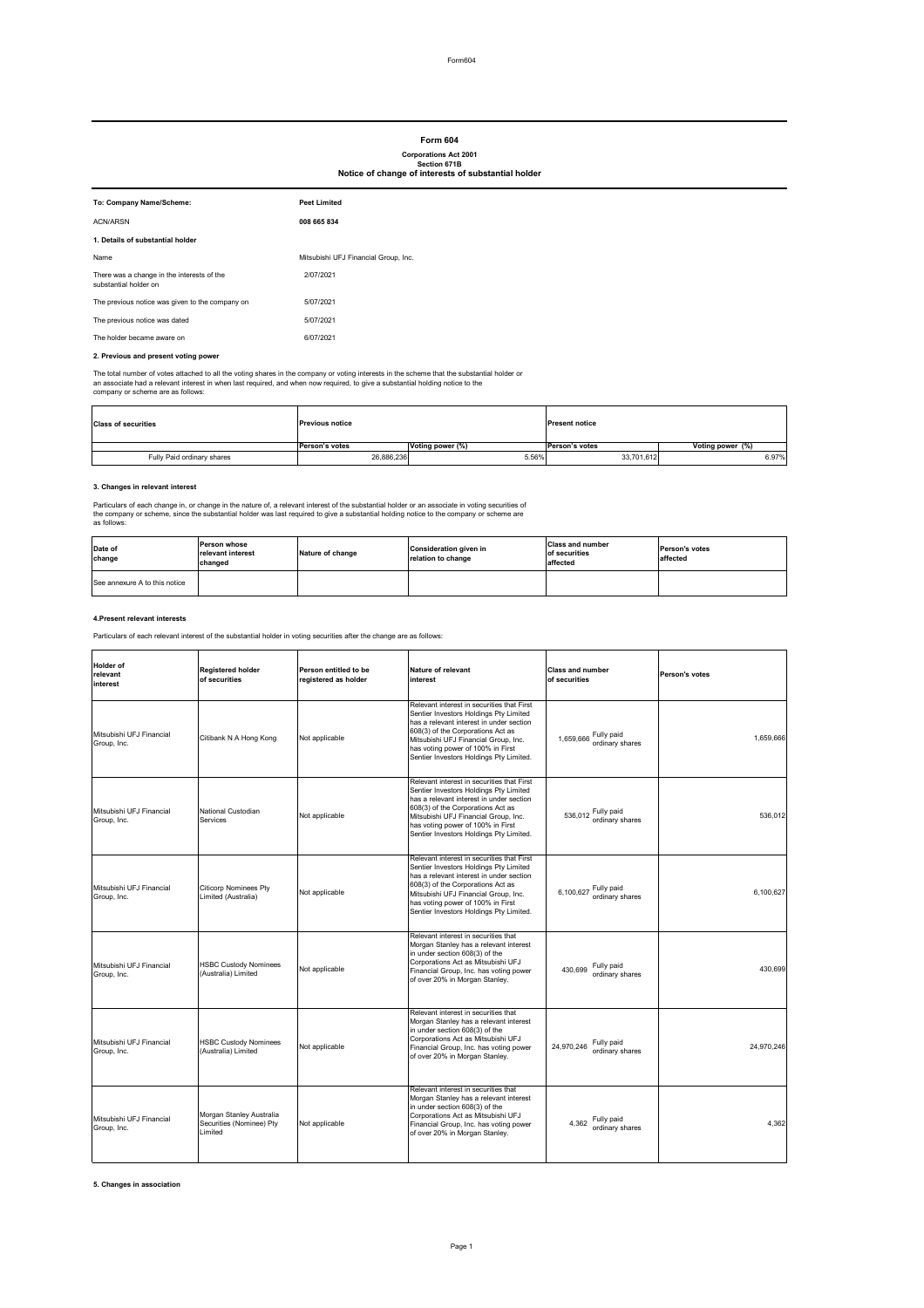Form604

The persons who have become associates of, ceased to be associates of, or have changed the nature of their association with, the substantial holder in relation to voting interests in the company or scheme are as follows:

### **6. Addresses**

The addresses of persons named in this form are as follows:

**Signature**

M. Onda

Dated 7 July 2021

Authorised signatory

| Name                                 | <b>Address</b>                                       |
|--------------------------------------|------------------------------------------------------|
| Mitsubishi UFJ Financial Group, Inc. | 2-7-1, Marunouchi, Chiyoda-ku, Tokyo 100-8330, Japan |

| Name and ACN/ARSN (if applicable) | Nature of association |
|-----------------------------------|-----------------------|
| Not Applicable                    | Not Applicable        |

Mariko Onda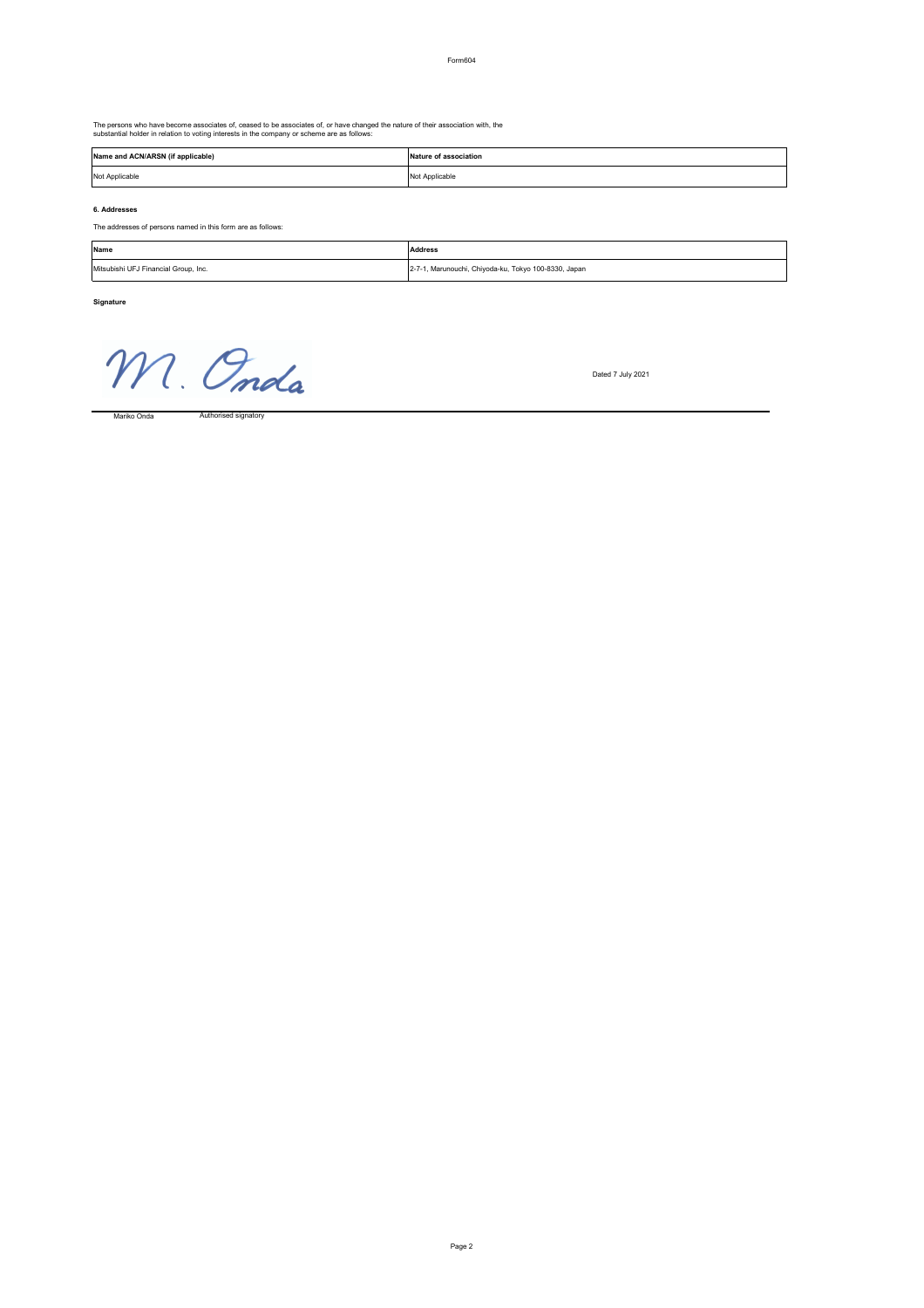#### AnnexureA

This is annexure A of 1 page referred to in Form 604, Notice of change of interest of substantial holder dated 7 July 2021

M. Onda

Authorised signatory Dated 7 July 2021

| Date of change | Person whose relevant interest<br>changed | Nature of change                                                                     | <b>Consideration given in</b><br>relation to change | <b>Class and number of</b><br>securities affected | <b>Person's votes</b><br>affected |
|----------------|-------------------------------------------|--------------------------------------------------------------------------------------|-----------------------------------------------------|---------------------------------------------------|-----------------------------------|
| 1/07/2021      | Mitsubishi UFJ Financial Group, Inc.      | Purchase of securities by an<br>entity controlled by Morgan<br>Stanley               | 170.64                                              | 144 Ordinary Shares                               | 144                               |
| 1/07/2021      | Mitsubishi UFJ Financial Group, Inc.      | Purchase of securities by an<br>entity controlled by Morgan<br>Stanley               | 232.46                                              | 197 Ordinary Shares                               | 197                               |
| 1/07/2021      | Mitsubishi UFJ Financial Group, Inc.      | Purchase of securities by an<br>entity controlled by Morgan<br>Stanley               | 542.64                                              | 456 Ordinary Shares                               | 456                               |
| 1/07/2021      | Mitsubishi UFJ Financial Group, Inc.      | Purchase of securities by an<br>entity controlled by Morgan<br>Stanley               | 169.2                                               | 144 Ordinary Shares                               | 144                               |
| 1/07/2021      | Mitsubishi UFJ Financial Group, Inc.      | Collateral Received by an<br>entity controlled by Morgan<br>Stanley - see Annexure B | N/A                                                 | 4,786,317 Ordinary Shares                         | 4,786,317                         |
| 2/07/2021      | Mitsubishi UFJ Financial Group, Inc.      | Purchase of securities by an<br>entity controlled by Morgan<br>Stanley               | 977.6                                               | 832 Ordinary Shares                               | 832                               |
| 2/07/2021      | Mitsubishi UFJ Financial Group, Inc.      | Purchase of securities by an<br>entity controlled by Morgan<br>Stanley               | 47.8                                                | 40 Ordinary Shares                                | 40                                |
| 2/07/2021      | Mitsubishi UFJ Financial Group, Inc.      | Collateral Received by an<br>entity controlled by Morgan<br>Stanley - see Annexure B | N/A                                                 | 2,027,246 Ordinary Shares                         | 2,027,246                         |

#### **Annexure A**

Mariko Onda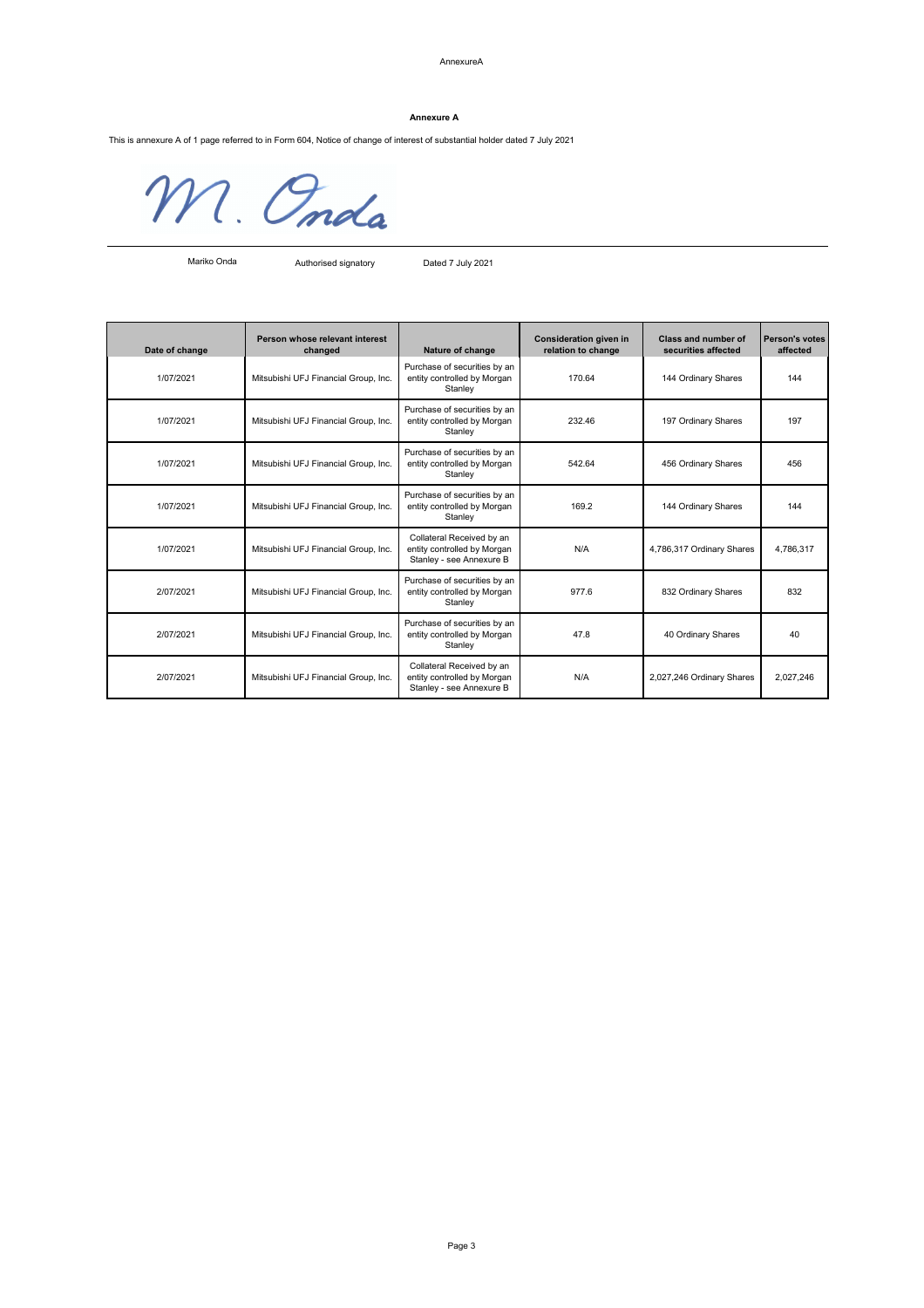#### AnnexureB

This is annexure B of 2 pages referred to in Form 604, Notice of change of interest of substantial holder dated 7 July 2021

M. Onda

Authorised signatory Dated 7 July 2021

If yes, detail any exceptions Upon an Event of Default, the default market value of all Equivalent Securities to be delivered will be determined and on the basis of the amounts so established, an account shall be taken of what is due from each party to the other. The amounts due from one party shall be set off against the amounts due from the other party and only the balance of the account shall be payable.

| <b>Schedule</b>                                                                                                                                                 |                                                                                                                                                                                                                                                                                                                                                                                                             |
|-----------------------------------------------------------------------------------------------------------------------------------------------------------------|-------------------------------------------------------------------------------------------------------------------------------------------------------------------------------------------------------------------------------------------------------------------------------------------------------------------------------------------------------------------------------------------------------------|
| <b>Type of Agreement</b>                                                                                                                                        | International Prime Brokerage Agreement                                                                                                                                                                                                                                                                                                                                                                     |
| <b>Parties to agreement</b>                                                                                                                                     | Morgan Stanley & Co. International plc for itself and as agent and trustee for and on behalf of the other Morgan Stanley<br>Companies and L1 CAPITAL LONG SHORT (MASTER) FUND                                                                                                                                                                                                                               |
| <b>Transfer Date</b>                                                                                                                                            | 20210702;                                                                                                                                                                                                                                                                                                                                                                                                   |
| <b>Holder of Voting Rights</b>                                                                                                                                  | Prime broker has the right to vote securities rehypothecated from the Client.                                                                                                                                                                                                                                                                                                                               |
| Are there any restrictions on voting rights?                                                                                                                    | <del>Yes/</del> No                                                                                                                                                                                                                                                                                                                                                                                          |
| If yes, detail Not applicable                                                                                                                                   |                                                                                                                                                                                                                                                                                                                                                                                                             |
| <b>Scheduled Return Date (if any)</b>                                                                                                                           | Open                                                                                                                                                                                                                                                                                                                                                                                                        |
| Does the borrower have the right to return early?                                                                                                               | Yes <del>/No</del>                                                                                                                                                                                                                                                                                                                                                                                          |
| If yes, detail Prime broker may return shares which were rehypothecated from the client at any time.                                                            |                                                                                                                                                                                                                                                                                                                                                                                                             |
| Does the lender have the right to recall early?                                                                                                                 | Yes <del>/No</del>                                                                                                                                                                                                                                                                                                                                                                                          |
| If yes, detail Prime broker will be required to return to the client shares rehypothecated from the client's account upon a sale of those shares by the client. |                                                                                                                                                                                                                                                                                                                                                                                                             |
| Will the securities be returned on settlement?                                                                                                                  | Yes <del>/No</del>                                                                                                                                                                                                                                                                                                                                                                                          |
| shall be payable.                                                                                                                                               | If yes, detail any exceptions Upon an Event of Default, the default market value of all Equivalent Securities to be delivered will be determined and on the basis of the amounts so established, an<br>account shall be taken of what is due from each party to the other. The amounts due from one party shall be set off against the amounts due from the other party and only the balance of the account |

| <b>Schedule</b>                                                                                      |                                                                                                                                                                                                             |
|------------------------------------------------------------------------------------------------------|-------------------------------------------------------------------------------------------------------------------------------------------------------------------------------------------------------------|
| <b>Type of Agreement</b>                                                                             | International Prime Brokerage Agreement                                                                                                                                                                     |
| <b>Parties to agreement</b>                                                                          | Morgan Stanley & Co. International plc for itself and as agent and trustee for and on behalf of the other Morgan Stanley<br>Companies and EQUITY TRUSTEES LIMITED AS TRUSTEE FOR L1 CAPITAL LONG SHORT FUND |
| <b>Transfer Date</b>                                                                                 | 20210702;                                                                                                                                                                                                   |
| <b>Holder of Voting Rights</b>                                                                       | Prime broker has the right to vote securities rehypothecated from the Client.                                                                                                                               |
| Are there any restrictions on voting rights?                                                         | Yes/No                                                                                                                                                                                                      |
| If yes, detail Not applicable                                                                        |                                                                                                                                                                                                             |
| <b>Scheduled Return Date (if any)</b>                                                                | Open                                                                                                                                                                                                        |
| Does the borrower have the right to return early?                                                    | Yes <del>/No</del>                                                                                                                                                                                          |
| If yes, detail Prime broker may return shares which were rehypothecated from the client at any time. |                                                                                                                                                                                                             |
| Does the lender have the right to recall early?                                                      | Yes/No                                                                                                                                                                                                      |
|                                                                                                      | If yes, detail Prime broker will be required to return to the client shares rehypothecated from the client's account upon a sale of those shares by the client.                                             |
| Will the securities be returned on settlement?                                                       | Yes/No                                                                                                                                                                                                      |
|                                                                                                      | lt ves detail any exceptions. Unon an Event of Default, the default market value of all Equivalent Securities to be delivered will be determined and on the basis of the amounts so established, an         |

| <b>Schedule</b>                                                                                      |                                                                                                                                                                 |  |
|------------------------------------------------------------------------------------------------------|-----------------------------------------------------------------------------------------------------------------------------------------------------------------|--|
| <b>Type of Agreement</b>                                                                             | International Prime Brokerage Agreement                                                                                                                         |  |
| <b>Parties to agreement</b>                                                                          | Morgan Stanley & Co. International plc for itself and as agent and trustee for and on behalf of the other Morgan Stanley<br>Companies and CERES CAPITAL PTY LTD |  |
| <b>Transfer Date</b>                                                                                 | 20210702;                                                                                                                                                       |  |
| <b>Holder of Voting Rights</b>                                                                       | Prime broker has the right to vote securities rehypothecated from the Client.                                                                                   |  |
| Are there any restrictions on voting rights?                                                         | Yes/No                                                                                                                                                          |  |
| If yes, detail Not applicable                                                                        |                                                                                                                                                                 |  |
| <b>Scheduled Return Date (if any)</b>                                                                | Open                                                                                                                                                            |  |
| Does the borrower have the right to return early?                                                    | Yes <del>/No</del>                                                                                                                                              |  |
| If yes, detail Prime broker may return shares which were rehypothecated from the client at any time. |                                                                                                                                                                 |  |
| Does the lender have the right to recall early?                                                      | Yes <del>/No</del>                                                                                                                                              |  |
|                                                                                                      | If yes, detail Prime broker will be required to return to the client shares rehypothecated from the client's account upon a sale of those shares by the client. |  |

#### **Annexure B**

*The below schedules are based on the relevant standard agreements. The entity filing the report will, if requested by the company or responsible entity to whom the prescribed form must be given or ASIC, give a copy of the agreement to the company, responsible entity or ASIC.*

Mariko Onda